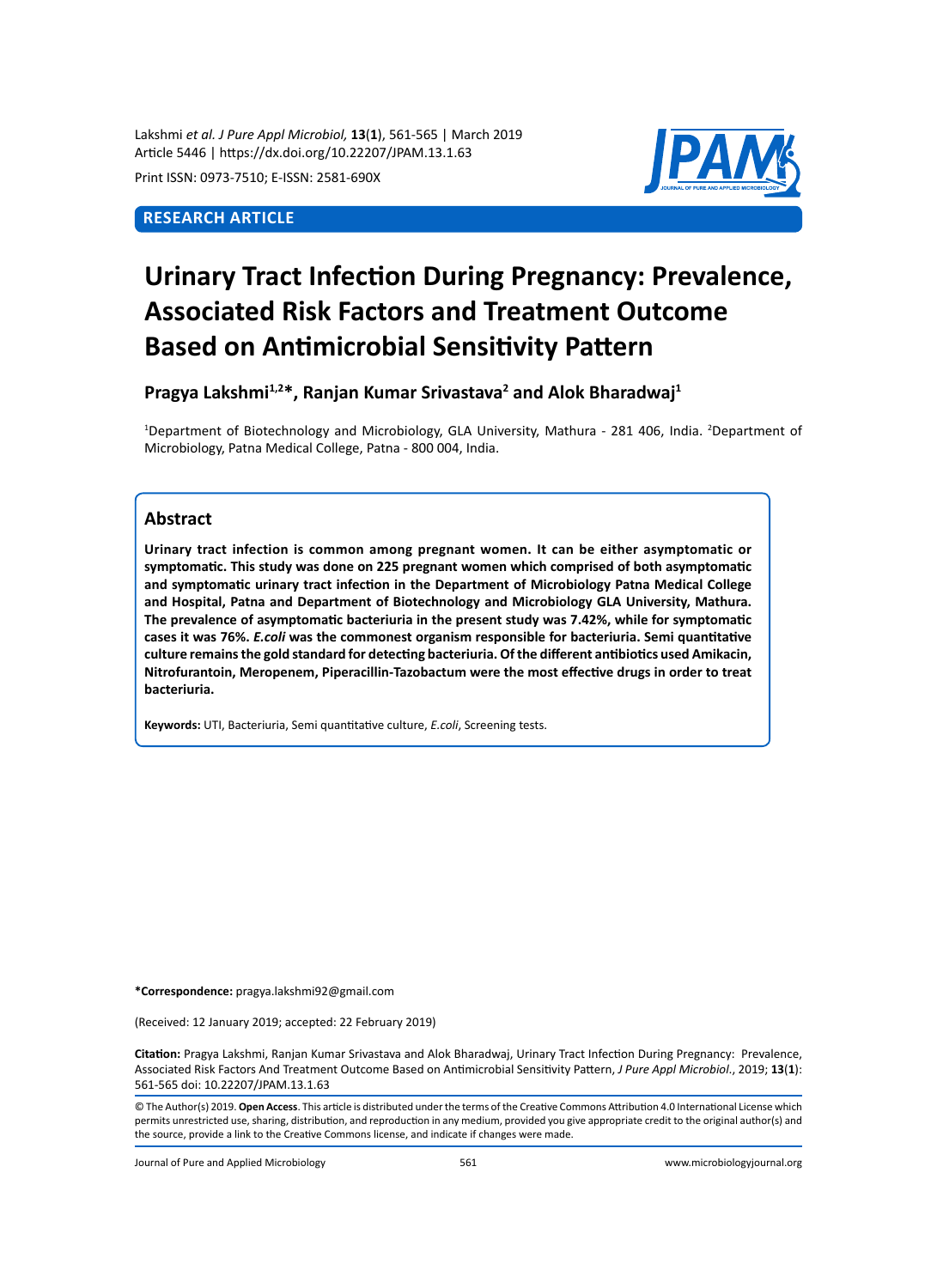## **INTRODUCTION**

During pregnancy urinary tract infection is one of the commonest infection encountered in clinical practice. It may be asymptomatic or symptomatic . Asymptomatic bacteriuria which is also known as covert bacteriuria is defined as finding more than  $10<sup>5</sup>$  colony forming units on culture of urinary samples from pregnant women. Symptomatic bacteriuria presents with symptoms like dysuria, fever, abdominal pain, urgency, increased frequency of micturition. Untreated ASB can lead to symptomatic cystitis in approximately 30% of patients and Pyelonephritis in 50% of patients<sup>1</sup>. Semiquantitative urine culture of midstream urine sample is the gold standard in screening and diagnosis of bacteriuria<sup>2</sup>. The prevalence of asymptomatic bacteriuria from reported studies is 2-11%<sup>3</sup>. There are varied physiological, anatomical and hormonal factors responsible for urinary tract infection during pregnancy. Commonest organism responsible are *E.coli* followed by *Klebsiella*, *Proteus, coagulase negative staphylococci* and *Pseudomonas*4-8. Untreated bacteriuria can lead to low birth weight infants and preterm birth. Different screening tests has been tried to detect bacteriuria during pregnancy but none was found to be adequate to replace semiquantitative urine culture. It has been found that antibiotic treatment reduces the incidence of adverse perinatal outcomes and various maternal complications.

## **Associated Risk Factors**

The risk factors include short urethra and its proximity to the anal canal which predisposes to bacterial colonization. Certain hormonal changes which occur during pregnancy which results in smooth muscle relaxation of ureter and bladder, leading to dilation of ureter and increased ureterovesical reflux. Pressure of the foetus on the ureter causes obstruction to the ureters leading to statis and infection. Glycosuria during pregnancy may be an additional factor.

## **MATERIAL AND METHODS**

This prospective study was conducted on pregnant women with both asymptomatic and symptomatic urinary tract infection in the department of Microbiology Patna Medical College and Hospital, Patna and department of Biotechnology and Microbiology GLA University, Mathura . Pregnant women of varying gestational period coming for antenatal check up in the outpatient department and admitted in the obstetrics and Gynaecology Department during the period from March 2017 to December 2017 were studied .Informed consent was obtained for participation in this study.

# **Sample Size**

A total of 225 pregnant women were studied.

#### **Sample Collection**

A clean catch midstream urine sample was collected in a sterile universal container. **Investigations**

Samples thus collected were subjected to urine microscopy and culture was done by semiquantitative method on MacConkey and Cystine Lactose Electrolyte Deficient (CLED) medium by using a calibrated loop and incubated at 37 degree Celsius. Gram staining, Motility test, catalase test, oxidase test , coagulase test and different biochemical tests were done for organism identification.

Antibiotic sensitivity tests was done by Kirby- Bauer method on nutrient agar and Muller Hinton agar plate.

## **RESULTS**

## **Urine Microscopy for Pyuria**

Out of 175 aymptomatic bacteriuria studied sample 47 (26.85%) were micro-scopically positive and 128(73.14%) were negative (Table 1).

Out of 50 symptomatic pregnant women studied sample 41(82%) were microscopically positive and 9(18%) were negative (Table 2).

## **Findings of Culture for Asymptomatic Bacteriuria cases**

Out of 175 Studied Sample 13 (7.42%) were culture positive and 162 (92.58%) were culture negative (Table 3).

## **Findings of Culture for Symptomatic Pregnant Women**

Out of 100 studied sample 38(76%) were culture positive and 12(24%) were culture negative (Table 4).

## **Commonest Pathogen Isolated**

The commonest pathogen isolated was *E.coli* (Table 5).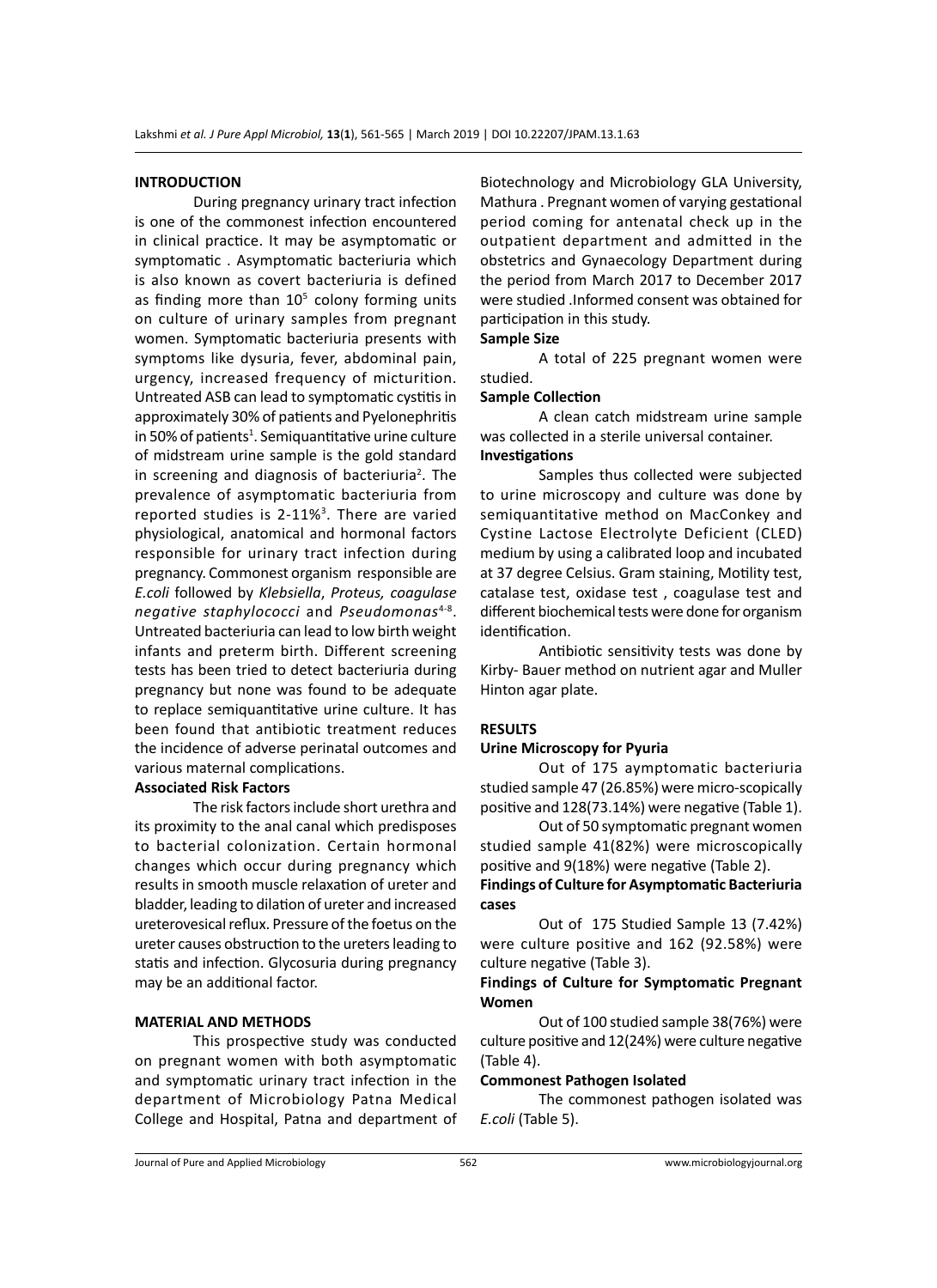**Table 1.** Urine Microscopy for Asymptomatic Bacteriuria

| Microscopy | Number | Percentage |  |
|------------|--------|------------|--|
| Positive   | 47     | 26.85      |  |
| Negative   | 128    | 73.14      |  |
| Total      | 175    | 100        |  |

**Table 4.** Findings of Culture for Symptomatic Pregnant women

| Symptomatic<br><b>Bacteriuria</b> | Number | Percentage |  |
|-----------------------------------|--------|------------|--|
| Culture Positive                  | 38     | 76         |  |
| <b>Culture Negative</b>           | 12     | 24         |  |
| Total                             | 50     | 100        |  |

**Table 2.** Urine Microscopy for Symptomatic Pregnant women

| Microscopy |    | Number Percentage |  |
|------------|----|-------------------|--|
| Positive   | 41 | 82                |  |
| Neagtive   | ٩  | 18                |  |
| Total      | 50 | 100               |  |

**Table 3.** Culture for Asymptomatic Bacteriuria

| Asymptomatic<br>bacteriuria | Number | Percentage |
|-----------------------------|--------|------------|
| Culture Positive            | 13     | 7.42       |
| <b>Culture Negative</b>     | 162    | 92.58      |
| Total                       | 175    | 100        |

**Table 5.** Bacterial isolates in asymptomatic and symptomatic Bacteriuric cases.

| No. of<br>cases | Percentage |
|-----------------|------------|
| 30              | 56.66      |
| 8               | 15.09      |
| 5               | 9.43       |
|                 |            |
| 3               | 5.66       |
| $\mathcal{P}$   | 3.77       |
| 4               | 7.54       |
| 1               | 1.88       |
| 53              | 100.00     |
|                 |            |

**Table 6.** Antibiotic Sensitivity test

|                                         | E.coli<br>(30) | Klebsiella<br>spp. (8) | Coagulase<br>Negative<br>Staph(5) | S.aureus<br>(3) | Pseudomonas<br>spp.(2) | Proteus<br>spp.(4) | Candida<br>(1) |
|-----------------------------------------|----------------|------------------------|-----------------------------------|-----------------|------------------------|--------------------|----------------|
| Ampicillin                              | 1(3.33%)       | 0                      | 1(20%)                            | 0               | 0                      | 1(25%)             | 0              |
| Amoxycillin                             | 4(13.33%)      | 0                      | 2(40%)                            | 1(33.33%)       | 0                      | 1(25%)             | $\mathbf 0$    |
| Clavulanic acid                         |                |                        |                                   |                 |                        |                    |                |
| Amikacin                                | 24(80%)        | 5(62.5%)               | 0                                 | 1(33.33%)       | 1(50%)                 | 2(50%)             | 0              |
| Cotrimoxazole                           | 12(40%)        | 2(25%)                 | 2(40%)                            | 1(33.33%)       | 0                      | 2(50%)             | 0              |
| Cephalexin                              | 5(16.66%)      | 2(25%)                 | 3(60%)                            | 1(33.33%)       | 0                      | 0                  | 0              |
| Ceftriaxone                             | 6(20%)         | 2(25%)                 | 3(60%)                            | 1(33.33%)       | $\Omega$               | 0                  | 0              |
| Meropenem                               | 19(63.33%)     | 6(75%)                 | 4(80%)                            | 2(66.66%)       | 1(50%)                 | 1(25%)             | 0              |
| Nitrofurantoin                          | 21(70%)        | 6(75%)                 | 3(60%)                            | 1(33.33%)       | 0                      | 1(25%)             | 0              |
| Piperacillin                            | 16(53.33%)     | 4(50%)                 | 2(40%)                            | 1(33.33%)       | $\mathbf 0$            | 1(25%)             | $\mathbf 0$    |
| Tazobactum<br>Cefoperazone<br>Sulbactum | 18(60%)        | 5(62.5%)               | 1(20%)                            | 1(33.33%)       | 1(50%)                 | 1(25%)             | 0              |

#### **Treatment Outcome**

The pregnant women treated as per Culture and sensitivity report were followed up for recurrence of symptoms during pregnancy. Repeat urine culture was done after 15 days of completion of antimicrobial therapy. All treated pregnant women were found to be cured of bacteriuria after initial antimicrobial therapy, however 30 pregnant women(13.33%) again became symptomatic and routine urine microscopy and culture was done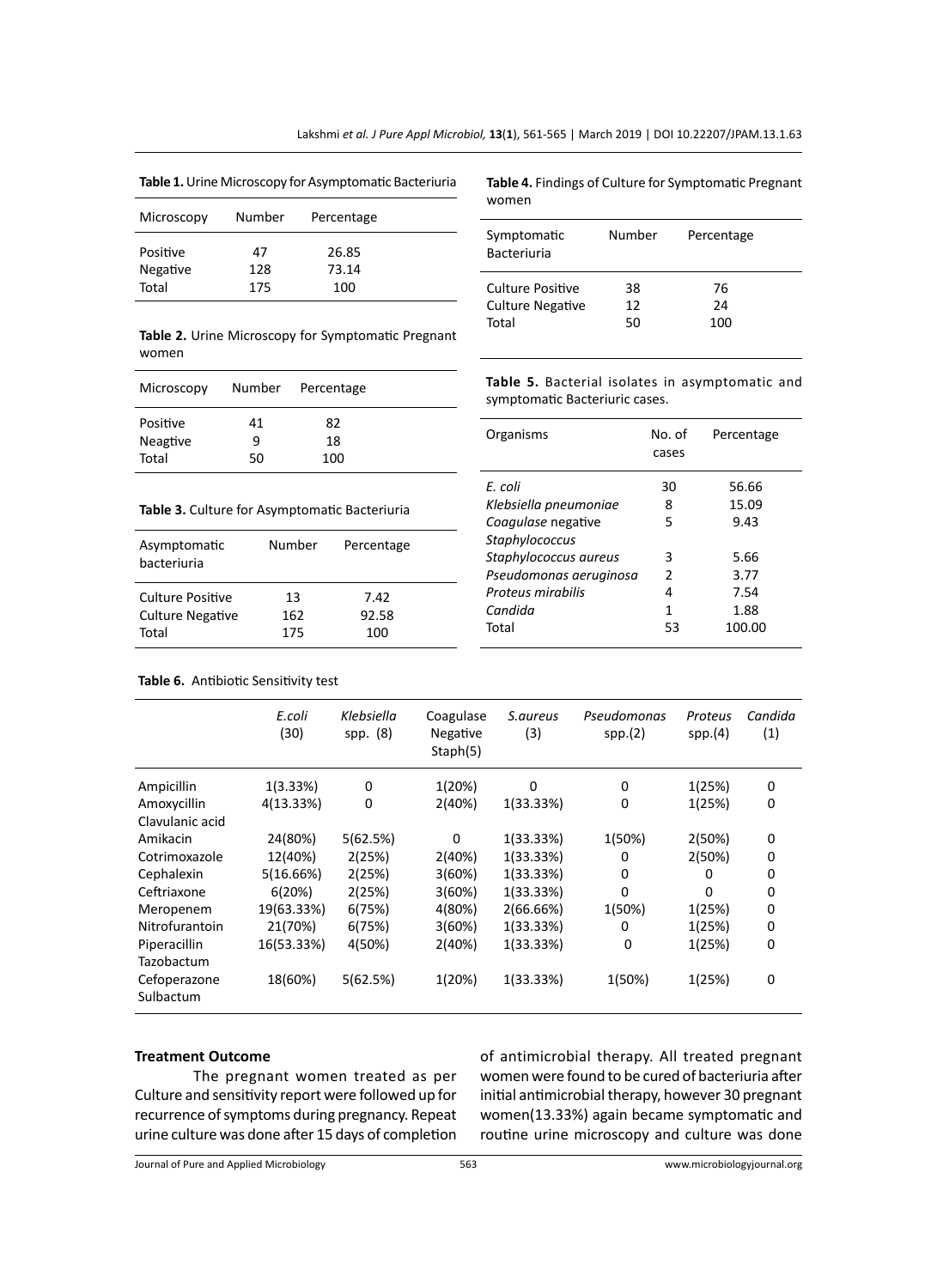and were treated as per sensitivity report. They were also advised to get thoroughly investigated after delivery for urinary tract abnormalities.

### **DISCUSSION**

The prevalence of asymptomatic bacteriuria in the present study was 7.42% (13/175), while for symptomatic cases it was 76% (38/50). This is within the reported range of 3-10% by other workers. Mathew et al, 1998 reported a prevalence of 6.8% in his study at Christian Medical College, Vellore<sup>9</sup> and Lavanya et al, 2002 reported prevalence of 8.4% in a study at AIIMS Delhi<sup>10</sup>. Studies conducted in different countries like, Ehopia (1998), USA (2000), Malaysia (2002), Turkey( 2005), Iran (2007) showed a prevalence of 3-10% 11,12,13,14,15.

Bacterial detection by microscopy in asymptomatic cases was 26.85% while in symptomatic group it was 82% this is in line with findings of other studies.

Commonest organism isolated in this study was E.coli (56%) followed by Klebsiella (15%). Other organisms isolated were Coagulase negative Staphylococci (9.4%), *Staphylococcus aureus* (5.6%), *Pseudomonas* spp (3.7%), *Proteus*  spp( 7.5%) and *Candida* (1.8%). Gayathree et al from Karnataka found *E.coli* in 51.6% of samples from asymptomatic pregnant women and Staphylococcus and *Klebsiella* in 9.6% of cases<sup>16</sup>. In another study by Kheya Mukherjee et al from West Bengal, *E.coli* was the commonest organism isolated  $(57.14\%)^{17}$ . Study conducted by Nithyasree et al, from Tamil Nadu *E.coli* was isolated in 65.11% followed by *Klebsiella* and *Staphylococcus*  aureus in 11.62% cases<sup>18</sup>.

Of the different antibiotics used for the sensitivity tests most effective antimicrobials for *E.coli* found in this study were Amikacin (80%), Nitrofurantoin (70%), Meropenem (63.3%), Piperacillin- tazobactum (53.3%) while Ampicillin was the least sensitive drug. This finding is almost similar to findings of Anu Mary Bose et al from Kerala<sup>19</sup>.

## **CONCLUSION**

This study was done on 225 samples which comprised of both asymptomatic and symptomatic bacteriuria. Our study showed *E.coli*  as the commonest organism. Screening of all pregnant women should be done during their first antenatal visit followed by urine culture in order to detect bacteriuria. Pregnant women who are detected with bacteriuria should be treated with appropriate antibiotics based on the antibiotics sensitivity tests. Educational status and level of personal hygiene of all women should be improved specially those belonging to low socio-economic group in order to eradicate bacteriuria.

## **ACKNOWLEDGEMENTS**

None.

#### **CONFLICT OF INTEREST**

The author declares that there are no conflict of interest.

#### **REFERENCES**

- 1. Harris RE, The significance of eradication of bacteriuria during pregnancy. *Obstet Gynecol.*, 1979; **53**:71-3.
- 2. Gayathree L, Shetty S, Deshpande SR, Venkatesha DT. Screening for asymptomatic bacteriuria in pregnancy: an evaluation of various screening tests at the Hassan District Hospital, India. *J Clinic Diagno Res*. 2010; (4): 2702-6.
- 3. McIsaac W, Carroll JC, Biringer A, Bernstein P, Lyons E, Low DE, et al. Screening for ASB in pregnancy. *J Obstet Gynaecol Can.*, 2005; **27**:20-4.
- 4. Lavanya SV, Jogalakshmi D. Asymptomatic bacteriuria in antenatal women. *Indian J Med Microbiol.*, 2002; **20**(2): 105-6.
- 5. Colgan R, Nicolle LE, Mcglone A, Thomas M. Hooton. Asymptomatic bacteriuria in adults. *Am Family Physician*., 2006; **74**(6): 985-90.
- 6. Imade PE, Izekor PE, Eghafona NO, Enabulele OI, Ophori E. Asymptomatic bacteriuria among pregnant women. *N Am J Med Sci.*, 2010; **2**(6): 263-6
- 7. Demilie T, Beyene G, Melaku S, Tsegaye W. Urinary bacterial profile and antibiotic susceptibility pattern among pregnant women in north west ethiopia. *Ethiop J Health Sci.*, 2012; **22**(2): 121-8.
- 8. Jain V, Das V, Agarwal A, Pandey A. Asymptomatic bacteriuria and obstetric outcome following treatment in early versus late pregnancy in north Indian women. *Indian J Med Res.*, 2013; **137**(4):753-8.
- 9. Mathews JE, George S, Mathews P, Mathai E, Brahmadathan KN, Seshadri L. The Griess test: An inexpensive test for asymptomatic bacteriuria in pregnancy. *Aust NZ J Obstet Gynaecol* 1998; 38 (4): 407-10.
- 10. Lavanya SV, Jogalakshmi D. Asymptomatic bacteriuria in antenatal women. *Indian J Med Microbiol.*, 2002; **20**(2): 105-6.
- 11. Mohammad M, Mahdy ZA, Omar J, Maan N, Jamil MA. Laboratory aspects of asymptomatic bacteriuria in pregnancy. *The Southeast Asian Journal of Tropical Medicine and Public Health*, 2002; **33**: 575-580. 12. Gebre-Selassie S. Asymptomatic bacteriuria in